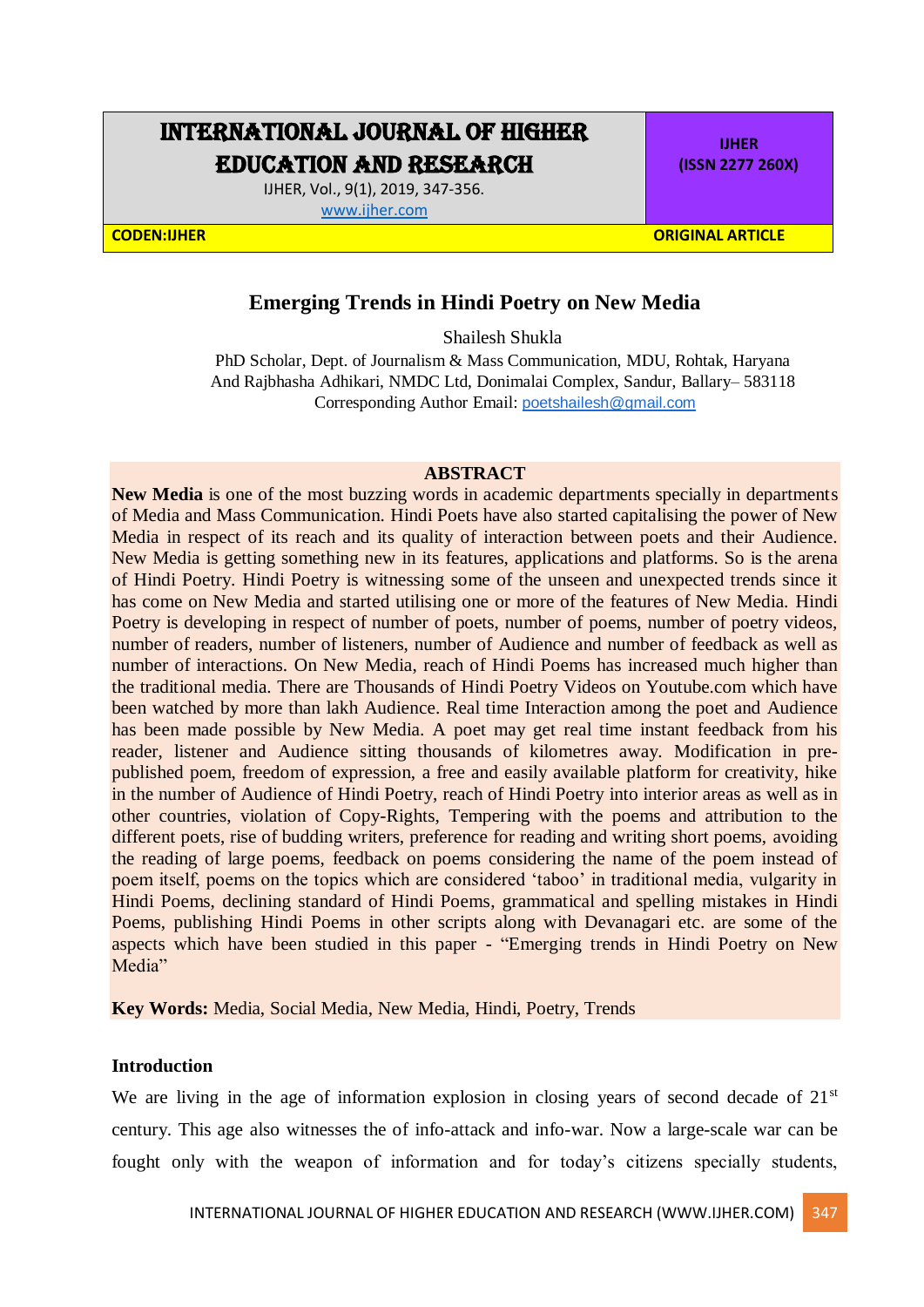academics and Journalists it's imperative to learn the skills to use this information-weapon efficiently to succeed in their endeavour. Further, it depends on them as how they would like to use this skill –to serve the society and nation or to serve their own interests.<sup>1</sup>

**New Media** which comprises all the applications and platforms on internet enabled devices like computer, laptop, tablet, mobile etc., is the buzz around in academic departments of humanities and social sciences specially in depts of media and mass communication. Facebook, Twitter, WhatsApp, Google+, WeChat, Snapchat, LinkedIn are the most widely used new media platforms.

Brian Neese Defines Ne Media as "Digital technologies that take advantage of computers and the Internet have led to products and services that provide information or entertainment. Social media, blogs, video games and online news outlets are typically referred to as "new media." Robert Logan writes in his book *Understanding New Media*. New media is "very easily processed, stored, transformed, retrieved, hyperlinked and, perhaps most radical of all, easily searched for and accessed."

Professor and new media theorist Lev Manovich describes new media as being native to computers or relying on computers for distribution: websites, human-computer interface, virtual worlds, virtual reality, multimedia, computer games, computer animation, digital video, special effects in cinema and interactive computer installations.<sup>2</sup>

## *Examples of New Media*

The phrase new media is in relation to "old" media forms, such as print newspapers and magazines, that are static representations of text and graphics. New media includeswebsites,blogs, streaming audio and video, chat rooms, email,online communities, social media and sharing platforms, mobile apps, Web advertising, DVD and CD-ROM media, virtual reality environments, integration of digital data with the telephone, such as Internet telephony, digital cameras.<sup>3</sup>

Most of the writers and poets who are tech savvy have capitalized this platform of communication to reach their Audience at large scale rapidly that too in comparatively much lesser cost and effort than traditional media.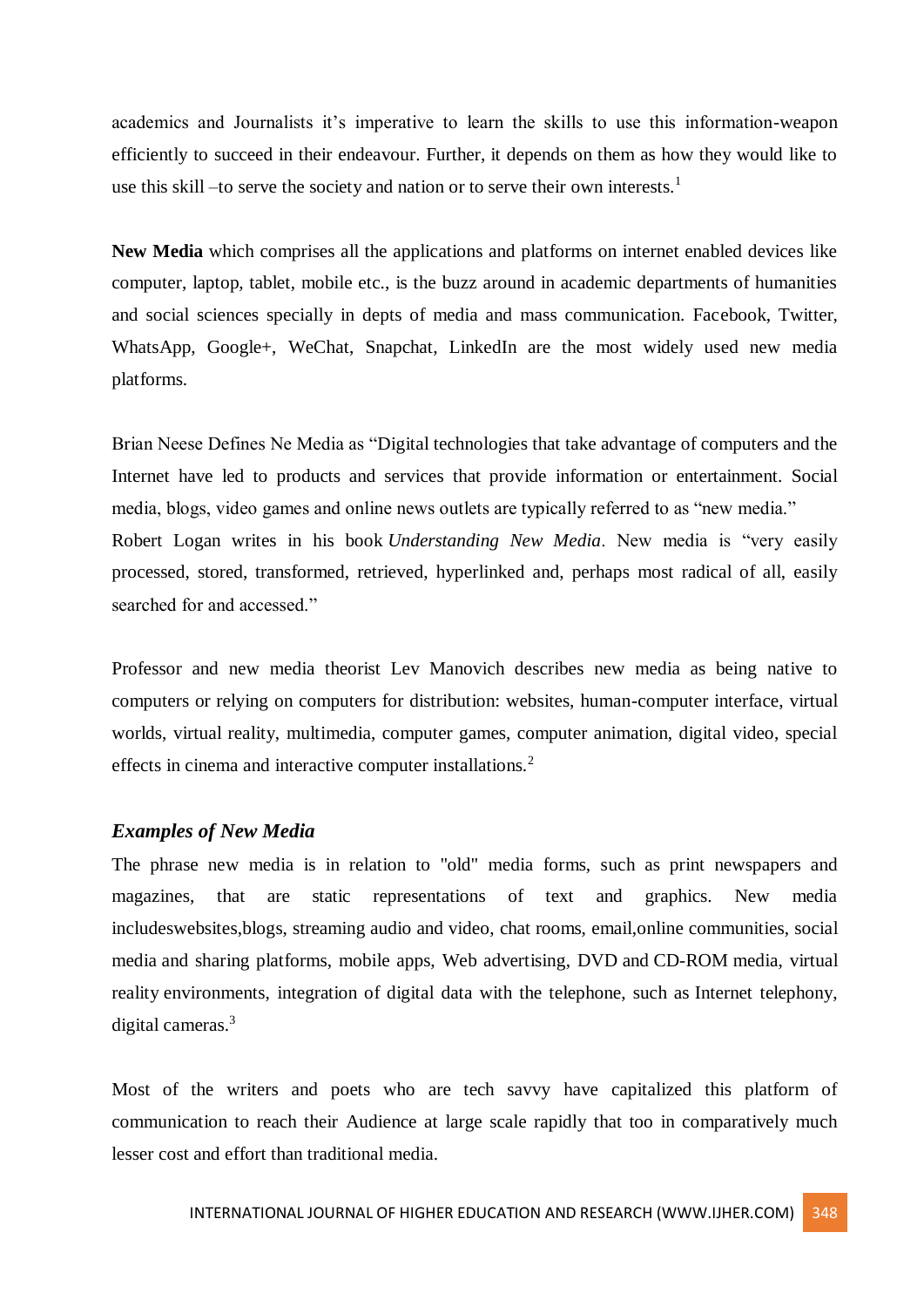Literature on this new media has been witnessing new trends. In this paper we will study the "Emerging trends in Hindi Poetryon New Media".

**Methodology :**To study the "Emerging trends in Hindi Poetry on New Media" survey methodology was chosen. Questionnaire based on the hypotheses was created and uploaded online. 450 responses were collected from the users of New Media applications and platforms.

## **About Respondents of the survey**

**Gender :**Out of total 450 respondents 32.83% were female and 67.17% were male.

**Age Group :**These 450 respondents who use one or more platforms of new media were from different age groups as given below :-

| Age Group (in Years) | <b>Percentage of Respondents</b> |
|----------------------|----------------------------------|
| 18-25                | 38.63 %                          |
| $25-40$              | 36.05 %                          |
| $40 - 50$            | 17.60 %                          |
| $50 - 60$            | 5.15 %                           |
| $60 - 70$            | 1.72 %                           |
| $70+$                | 0.86 %                           |

**Profession :**These 450 respondents belong to different professions as can be seen in the table below:-

| <b>Profession</b>              | <b>Percentage of Respondents</b> |
|--------------------------------|----------------------------------|
| <b>Students</b>                | 40.57 %                          |
| Teachers                       | 18.16 %                          |
| Engineers                      | 6.13 %                           |
| <b>Administrative Officers</b> | 5.90 %                           |
| Journalists                    | 4.72 %                           |
| Writers and poets              | 3.3                              |
| <b>Home Makers</b>             | 2.36                             |
| Soldiers                       | 2.36                             |
| Business man/woman             | 2.12                             |
| Poet                           |                                  |
| Others like farmers,           | Rest of them                     |
| politicians, bankers, doctors  |                                  |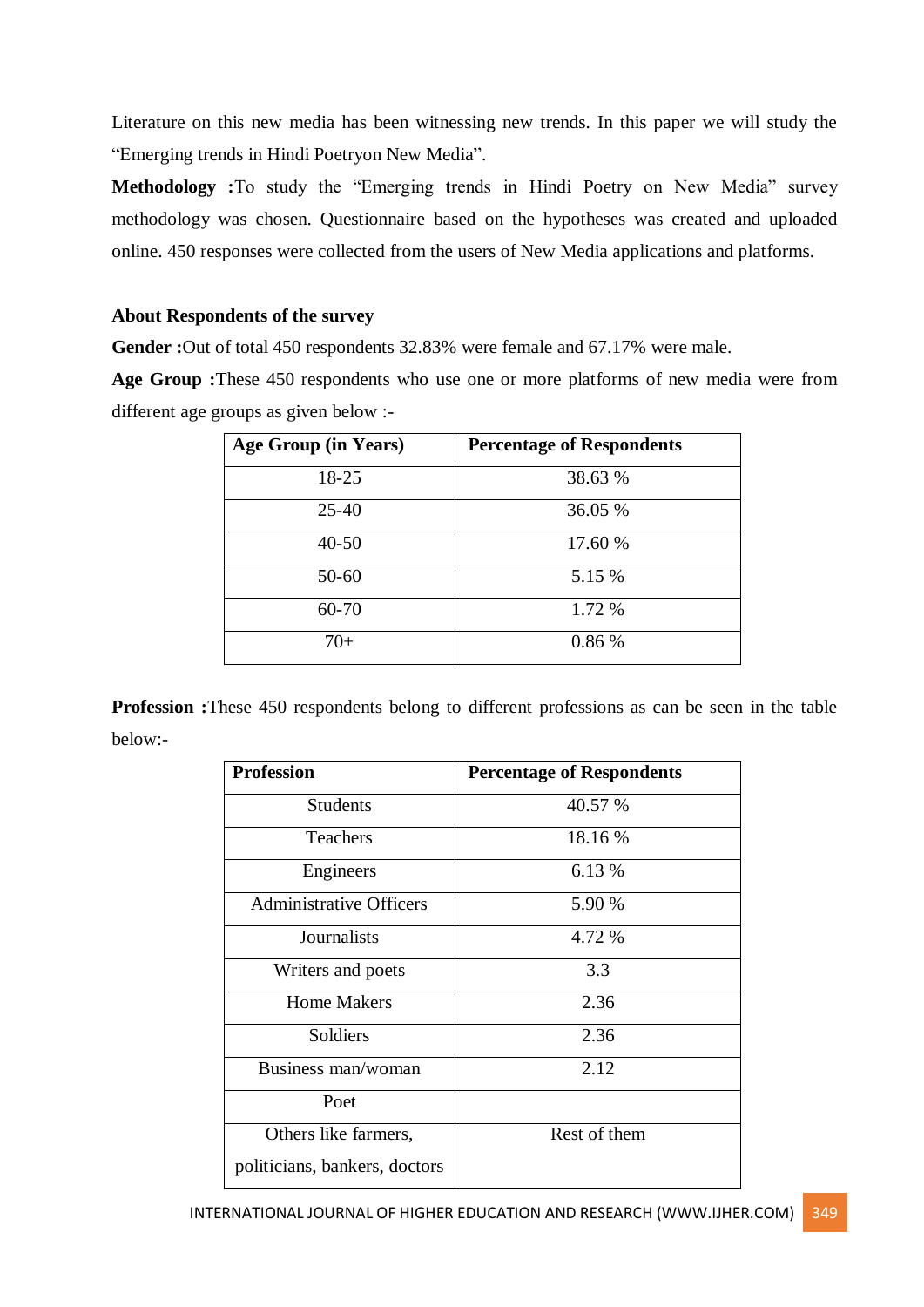About 40% respondents were students, around 18% teachers,about 6% Engineers and Administrative officers each, around 9% comprises Journalists, Writers and poets.

#### **Frequency of the Usage of New Media**

More than 82% respondents use one or more new media platforms on daily basis. Around 6% of them use new media platform once in a week. And remaining use the new media platform once in a month of on need basis.

#### **Favourite online place**

Google News is the choice of more than 37% respondents followed by Facebook with more than 21%. A large number of respondents have expressed their like for the websites of major Hindi News Portals like DainikJagran, about 4.5%Hindustan and Amar Ujala both around 3%, Webdunia, Navbharat Times and Patrika,each around 2% and Tribune and Prabhat Khabar, 0.5% each.

#### **Emerging Trends in Hindi Poetry on New Media**

To find out the "Emerging Trends in Hindi Poetry on New Media". Online literature was studied intensively to observe the emerging trends in Hindi Poetry on different platforms of New Media like literature-based websites, Facebook pages of Hindi Poets, Facebook Groups related to Hindi Poems, Hindi Poem based blogs and few groups of WhatsApp. In case of WhatsApp only those groups are available for study in which the author of this paper is member. This is the limitation of studying WhatsApp Groups.

A questionnaire based on hypothesis was also prepared and put on New Media itself. The link [\(https://eSurv.org?u=NewMediaPhdSurvey\)](https://esurv.org/?u=NewMediaPhdSurvey) of the aforesaid online questionnaire was sent through email, Facebook messenger and WhatsApp. Link was also shared on Facebook wall of the author of his paper an on the walls of some other friends and well-wishers. Author of this paper visited campuses of Universities and colleges as well for data collection. Personal Interviews of renowned writers, poets, journalists, academics and literature lovers were also conducted to find out their opinion on the same. Some interviews were taken face-to-face while some on phone call. Some interviews taken by sending the questionnaire through email as well. Following trends have emerged based on the basis of adoption of above-mentioned methodology of data collection: -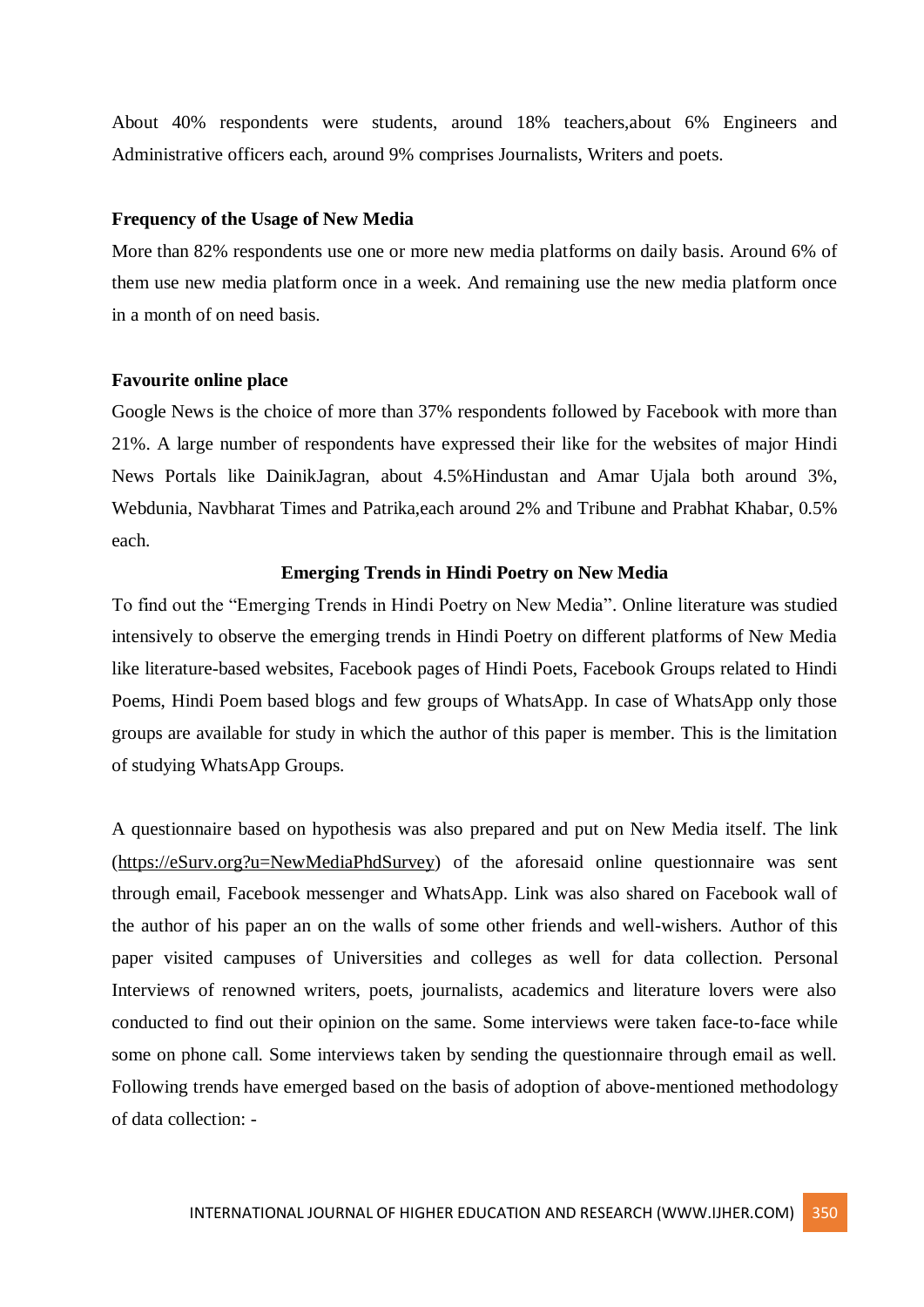#### **1. Effects of New Media platform onHindi Poetry**

There is no doubt that New Media has affected every walk of the life. Does it have any effect on Hindi Poetry? – this was the question asked to the respondents. 88 % of them responded positively while around 6% of them negatively. Around 6% respondents were not sure of any effect of new media on Hindi Poetry.

## **2. Dependency on Editors has decreased**

Now a days any Poet/Poetess who has primary knowledge of using internet and some of its new media platforms like Facebook, twitter, WhatsApp etc., can post his/her poems in a fraction of seconds to the whole world. Gone are the days when one had to be absolute dependent on the wish and discretion of the Editor of some paper or magazine to get his/her poem published. Respondents were asked if the dependency on Editors for publication has decreased due to emergence of new media platforms. About 80% of them responded affirmatively. Around 13% were not agree with this notion. Around 7% expressed their inability to give any confirmed response to this question.

## **3. Interest in Hindi Poetry among new generation has increased**

Anyone interested in Hindi Poetry can easily read poetry, listen poetry or watch poetry videos available in abundance on new media. Platforms like Youtube.com have given an excellent opportunity to watch poetry videos, Kavi Sammelans and Mushairas (poetry Concerts). About85% respondents were agree that new generation has begun liking Hindi Poetry due to its easy availability through New Media. Around 8% respondents believe that there has been no effect of new media in increasing the popularity of Hindi Poetry among new generation.

## **4. Popularity and reach of Hindi Poetry in other countries has increased**

Now Hindi Poetry is not limited to few Hindi-Heartland States of Northern India like Uttar Pradesh, Bihar, Jharkhand, Uttarakhand, Haryana, Delhi etc. Hindi Poetry is being liked by people across all the states. Hindi songs – poems with rhythm and music are being listened all over India.

Writer of this paper has worked in north east and south India for more than 7 years and is the witness of this fact. Hindi Kavi Sammelans and Mushairas (poetry Concerts) are organized in almost all Indian States as well as in many countries. Due to its abundant availability on New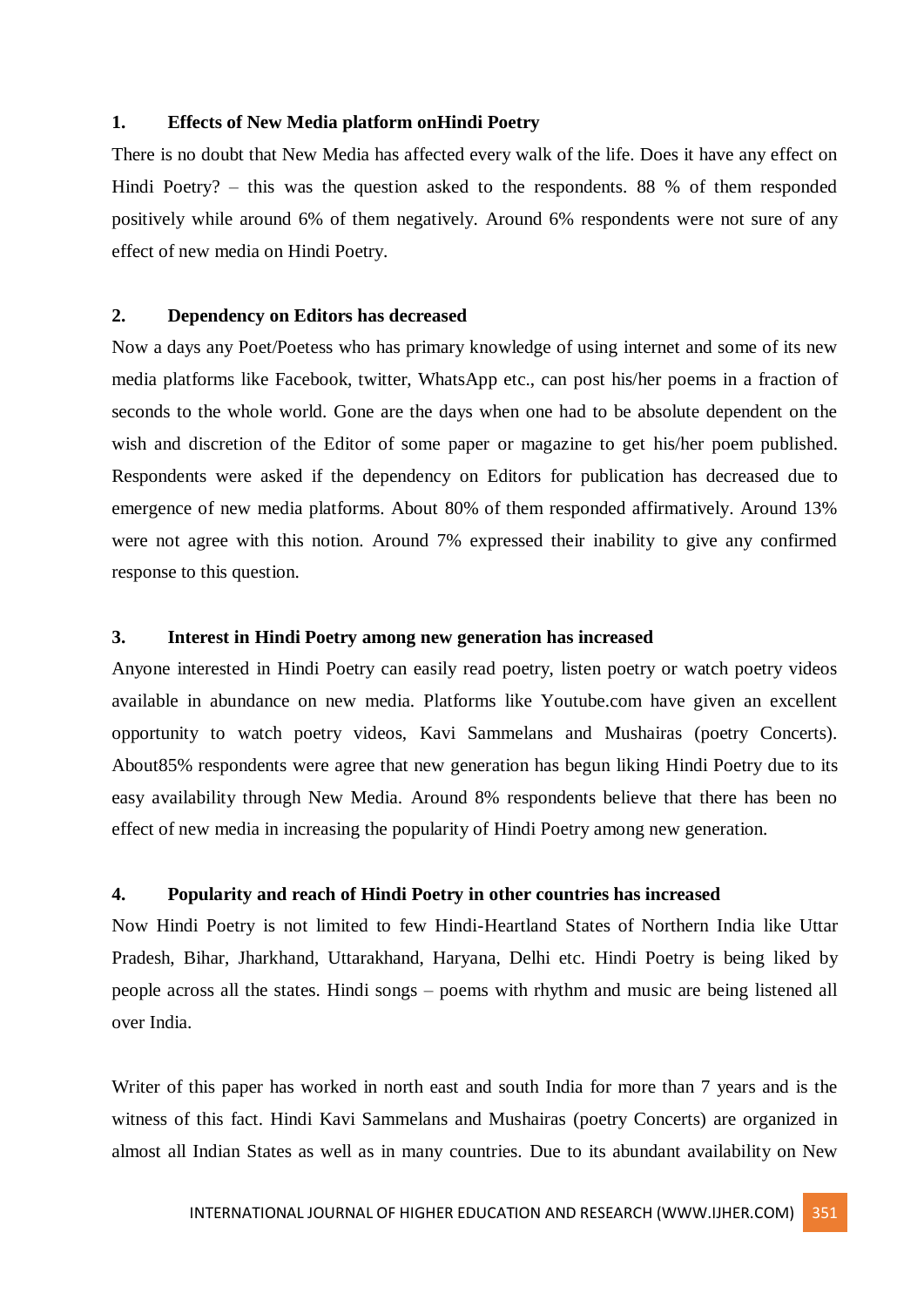Media, Hindi Poetry is being liked by those as well who didn't like it in the age of traditional media.

Around 80% respondents agree that popularity and reach of Hindi Poetry has increased manifolds due to its availability on New Media Platforms like Hindi Literature Websites, Blogs, Facebook and WhatsApp etc. around 7% respondent do not agree with the notion and around 14% expressed their inability to say anything decisively in this regard.

## **5. Increased violation of Copyright**

Hindi Literature, along with the Literature of other languages, is being published on New Media in very large volume and that too without any gatekeeping in most of the cases. No declaration is required for its originality as is still required in traditional media. Anyone can publish anything. This has led to the trend of copyright issues in large number. Writer of this paper has himself found that many of his popular poetic couplets have been published on Facebook and circulated on Whatsapp by others with their names.

When the response of this question was studied, it revealed around 77% respondents feel that issue of violation of copyright has increased in Hindi Poetry on New Media. Around 8% say that there is no such issue of issue of violation of copyright in Hindi Poetry on New Media. And remaining 15% couldn't say anything decisively on this issue.

On the question if they have been the victim of Copyright, more than 20% respondents responded positively and remaining negatively.

## **6. Modification and pre-published Poems and re-publishing on New Media**

Many Hindi Poems are re-published on New Media with some modification. Such poems have been already published either in traditional media or on New Media. More than 86% respondents agree with trend while only 4% disagree with this. Around 10% couldn't say anything decisively.

#### **7. Attributing own poems to some famous poet**

Many poets write poems and attribute those poems to some famous poet while publishing them on New Media. This is done with two possible targets – first, to make their poems popular; second, to propagate any idea attributing to famous name.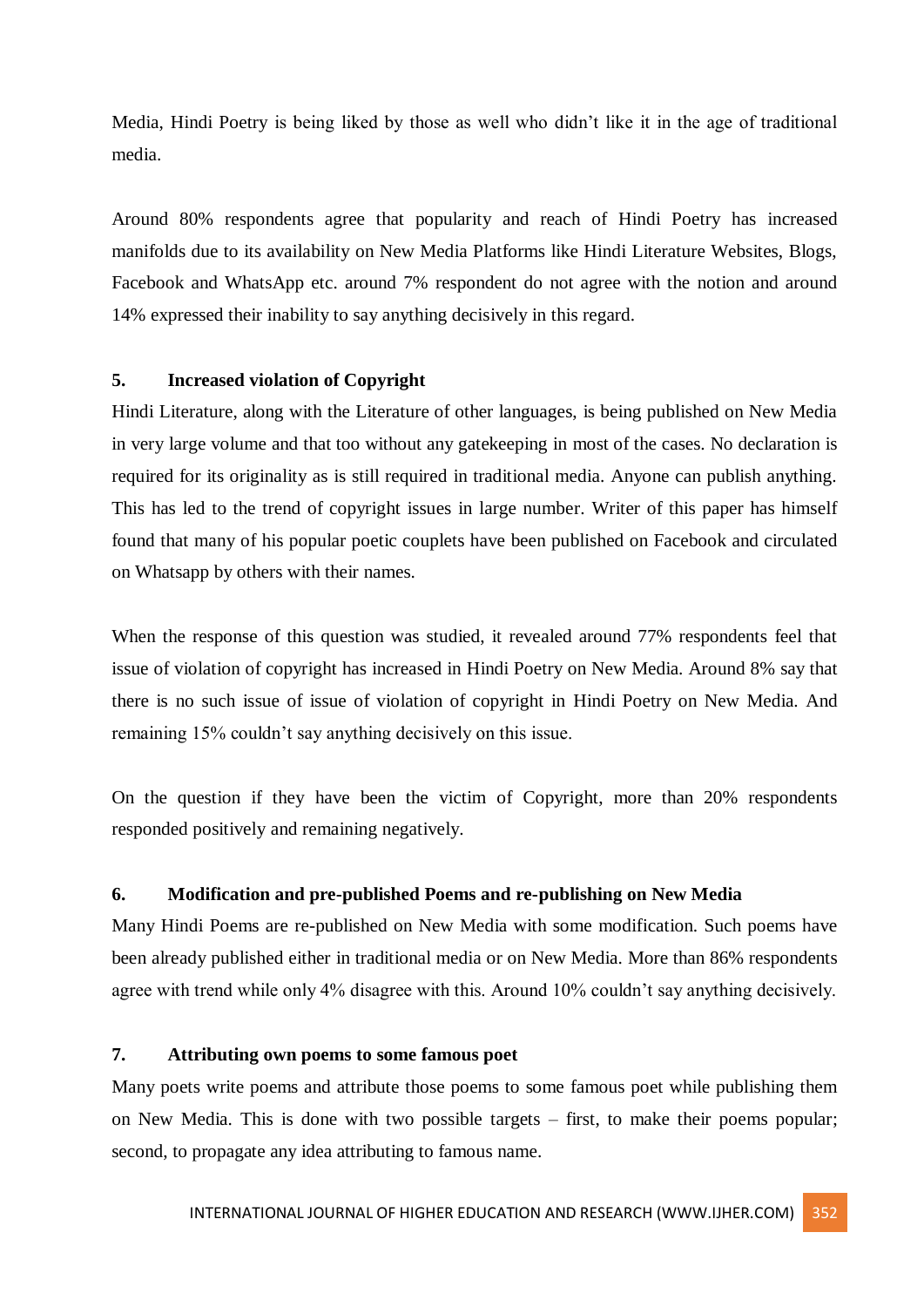Around 74% respondents responded positively to this while 10% think that there is no such tendency. Around 16% couldn't say anything decisively.

## **8.** Readers on **Tendency of not reading full poem**

New Media do not read the full poem specially the long ones. This question was asked in the survey. Around 82% of the respondents agree that this is the emerging trend while only around 7% didn't agree to this. Around 11% couldn't say anything decisively.

#### **9. Giving Feedback on poems without reading it fully?**

Around 45% of the respondents agree that they give feedback or their opinion to on poems without reading them fully, especially if the poems are long while 55% said they didn't do so.

## **10. Increase in writing short poems**

As the Audience on New Media is always in hurry and most of them do not read the large literary item including poem. This has led Hindi Poets to write short poems – two liners, four liners are in the trend. 88% of the respondents agree that this is the emerging trend while only around 4% didn't agree to this. Around 8% couldn't say anything decisively.

## **11. Writing poems on issues considered 'Taboo' in Traditional Media and increase in Vulgarity**

As far as the tendency of writing on issues so far considered 'Taboo' is concerned 82% respondents agree that this tendency is being observed while around 6% do not believe that this tendency is there. Around 12% couldn't say anything decisively.

On the question of increase in Vulgarity in Hindi Poems, 75% respondents agree that there is the existence of this tendency of increase vulgarity in Hindi Poems on New Media comparing to Traditional Media while around 13% do not believe that this tendency is there. Around 12% couldn't say anything decisively.

#### **12. Decline in Quality of Hindi Poems and grammatical errors**

Anyone and everyone can write and publish poem on New Media Platforms. Same is the case with Hindi Poems on New Media. Lack of Gatekeeping in publishing on New Media has led every poem to get chance of being published on New Media. Everyone may not be good in language and the rules of poems. This may have some effect on the quality of Hindi Poems.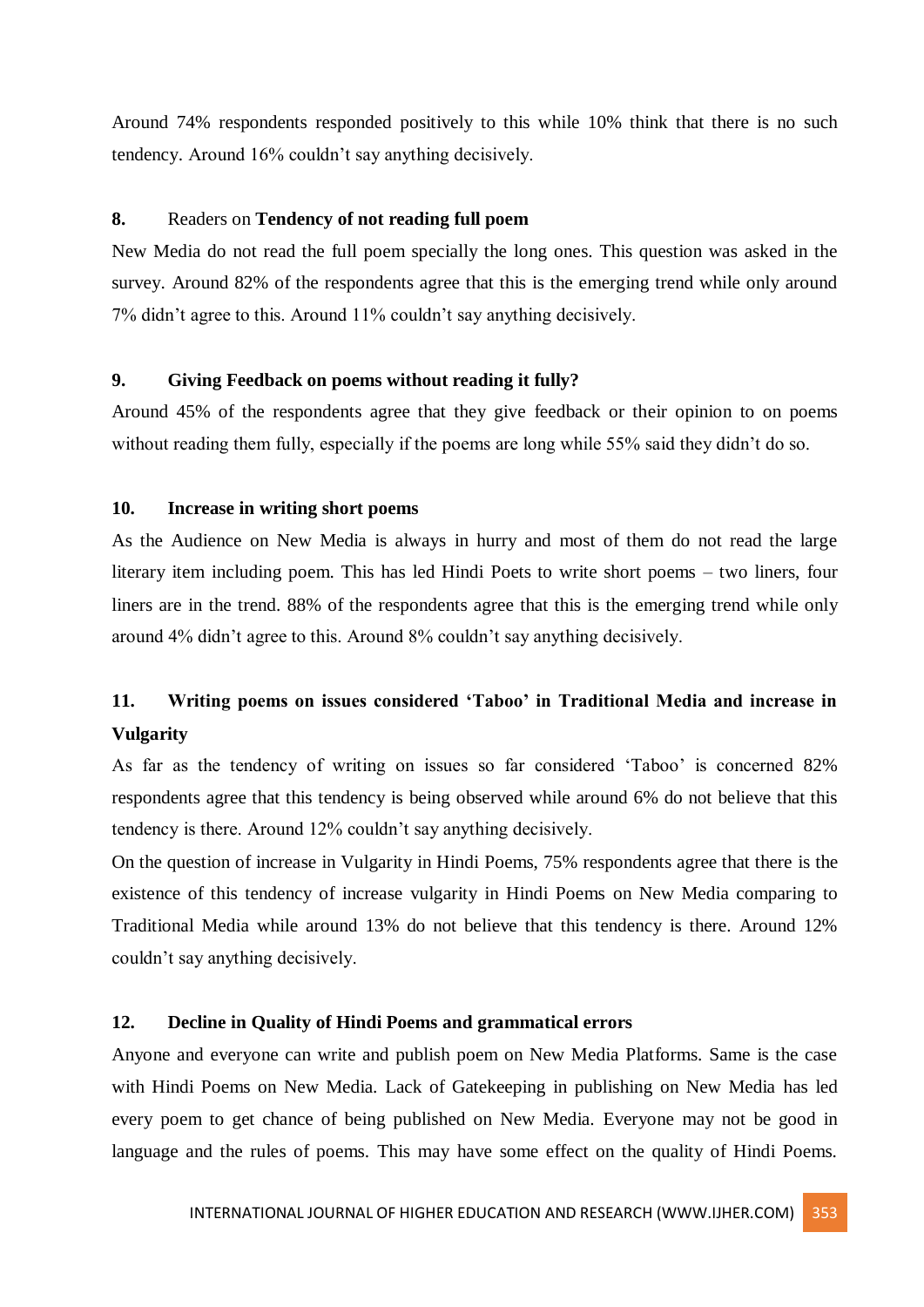Around 59% respondents believe that quality of Hindi Poems on New Media is declining while around 29% respondents don't. Around 12% respondents couldn't say anything decisively on this.

As far there is concern of grammatical errors in Hindi poems on New Media, around 88% respondents responded positively. Lack of knowledge of Hindi Grammar may be one the reasons along with the lack of adaption of technology properly and the tendency of rushing to publish poem as early as possible. Only 5% respondents respondednegatively on this notion while 7% couldn't say anything decisively on this.

## **13. Facility of Publication of Hindi Poems in scripts other than Devanagari and its effect**

This is a unique feature provided by the New Media platforms. A Hindi Poet can publish his poem in Roman, Arabic, Gurumukhi or any other scripts along with Devanagari script. Using more than one script enable the readers to read the poem in the script he or she is more familiar with. Apart from this it also makes him/her little more familiar with other scripts if he/she desires so.

49% of respondents said that publishing Hindi Poems in more than one script facilitate readers. 30% respondent said that this helps to learn new script. Around 15% respondent said this makes no difference while around 6% respondents believe this is the wastage of time.

#### **14. Quick Feedback helps the poet to understand his/her readers and their choice**

No other media offers the facility of feedback as quick as New Media does. A poet starts getting feedback in minutes, sometimes in seconds of publishing the poem on New Media. This quick feedback helps Hindi Poets to understand their readers. Sometimes, a Poet has to do some modifications to his already published poem on New Media on the basis of feedback of his readers. This also help a Poet to write poems as per the choice of his readers so that he may get maximum positive feedback which makes him happy and satisfied. There may be such Poets as well who may not go as per the choice of their readers but most of the Poets prefer to write Poems according to the feedback of their readers.

Around 91% respondents agreed on the notion that quick feedback on Hindi Poems on New Media helps Poets/Poetesses to understand their reader. Around 4% responded negatively to this notion. About 4% respondents couldn't say anything decisively.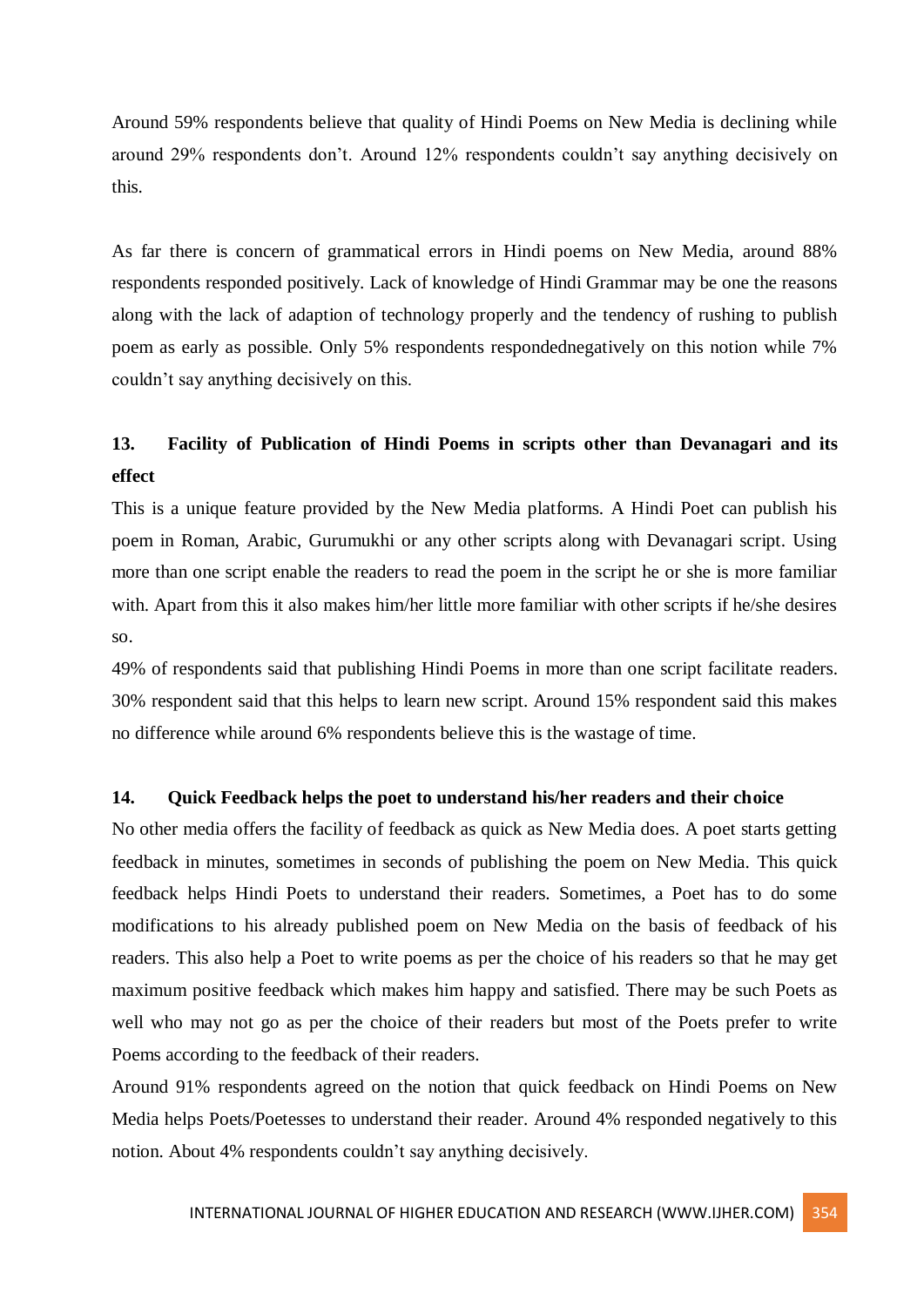## **15. Increased Reach of Poets to their Audience and increased Communication among Poets and Readers**

Prior to the age of New Media, it was comparatively very difficult to establish and sustain communication among people. But after the emergence of New Media has paved the way for quicker, easier and cheaper mode of communication. Most important factor in communication through New Media is its quickness.

A Poet can reach thousands of his readers living in different parts of the world instantly. He starts getting hundreds of feedbacks in just few minutes. A poetry video put on Youtube.com on 5<sup>th</sup> April 2018 by renowned poet Dr. Kumar Vishwas has been viewed by around 90 Lakhs Audience till date. 55 Thousand Audience have liked this poetry video and more than 1500 have commented on the same.<sup>4</sup> Another video put on youtube.com on  $31<sup>st</sup>$  Jan. 2018 by Dr Kumar Vishwas has crossed more than 3.5 Lakhs views in just one day. More than 13000 Audience have liked it and more than 800 have commented on the same.<sup>5</sup> There are thousands of Hindi Poetry videos on Youtube.com which have been watched by more than 10 Lakh Audience.<sup>6</sup>

This increased reach and easier as well as quicker way of communication has led to increase in communication among poets and their Audience. Around 91% respondents agree with the notion that New Media has helped to increase communication among Poets and their Audience. Around 4% only didn't agree with this notion while about 5% couldn't say anything decisively on the same.

#### **Limitations of the Study**

A lot is being written and published on New Media. The author of this paper may have left many important websites, blogs and facebook pages due to unawareness about them. Sample size of the survey was 450 only. It is possible, if sample size increases there may be some change in the trends emerged in this study.

#### **Conclusion**

The study has resulted in establishing the fact that New Media has given much wider reach to Hindi Poets and Hindi Poem which was beyond imagination in Traditional Media. The freedom of expression and publishing on New Media, on one side, has given platform to one and all to